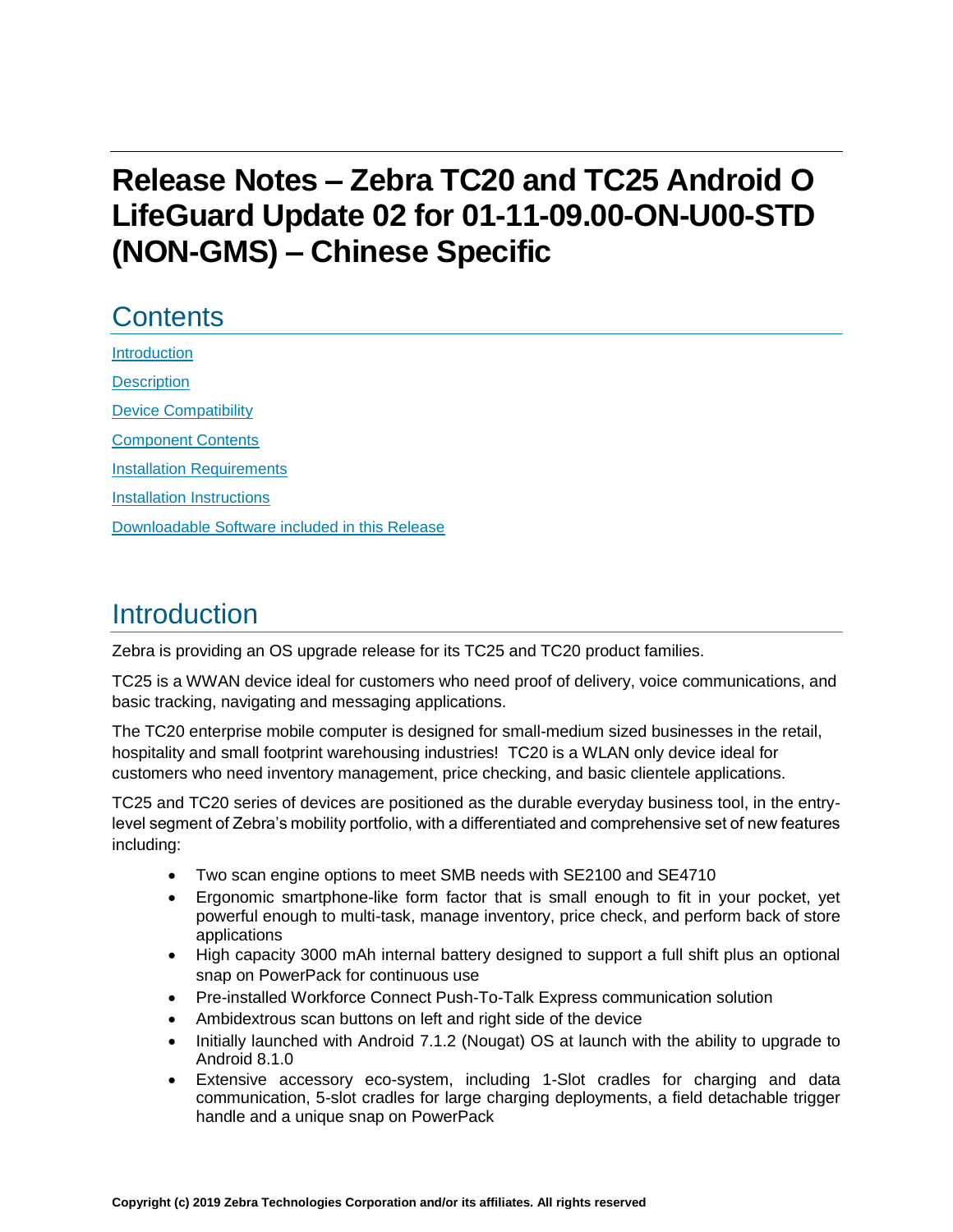# **Description**

This is the first Android 8.1.0 software release for TC20 Mobile Computer. This release contains software packages for Android OREO NON-GMS operating system for TC20.

**Note:** Devices manufactured after 20MAR19 should be flashed with LifeGuard update 2 (CFE-TC2X-O-XX-011109-N-00-02.zip) or higher.

### **1. CFE v2 Updates:**

- ❖ CFE-TC2X-O-XX-011109-N-00-02.zip (Non-GMS)
	- 1. **Android Security Patch Level**: April 01, 2019

Use the below link to see the Android Security bulletin for more information:<https://source.android.com/security/bulletin/>

- 2. Updated below mentioned components:
	- Scanning\_Framework version 22.0.5.0
	- Wifi FUSIONLIFTEQA\_1\_0.0.0.016\_O
	- OSX version QCT.81.8.3.3UL
	- BT Pairing Utility 3.15
- 3. SPR35855/35695 Resolved an issue wherein scanned data was being delivered as individual characters to the applications.
- 4. SPR36117/36095 OSx provisioning properties were getting intermittently reset causing device to be in a non-provisioned state causing below symptoms.
	- When scanning a barcode it does not decode into [the](https://confluence.zebra.com/pages/createpage.action?spaceKey=LIF&title=customer+apps+or+DWDEMO) targeted application.
	- A long press on the power key does not bring up the "Airplane" menu item.
	- HOME and RECENT keys were not functional.
- 5. SPR36685 Resolved an issue wherein image distortion issue was observed while scanning a barcode using any application.

#### **2. CFE v1 Updates:**

❖ CFE-TC2X-O-XX-011109-N-00-01.zip (Non-GMS)

1. **Android Security Patch Level**: February 01, 2019

Use the below link to see the Android Security bulletin for more information:<https://source.android.com/security/bulletin/>

6. SPR36021 - Resolved an issue wherein voice call quality was getting degraded when phone is slightly moved away from the mouth area.

## <span id="page-1-0"></span>Device Compatibility

This software release has been approved for Android TC20 OREO Non-GMS models mentioned below. Please note that GMS OS images are not compatible with China based SKUs. Attempt to install GMS Image on China based SKUs will gracefully fail and report image incompatibility error.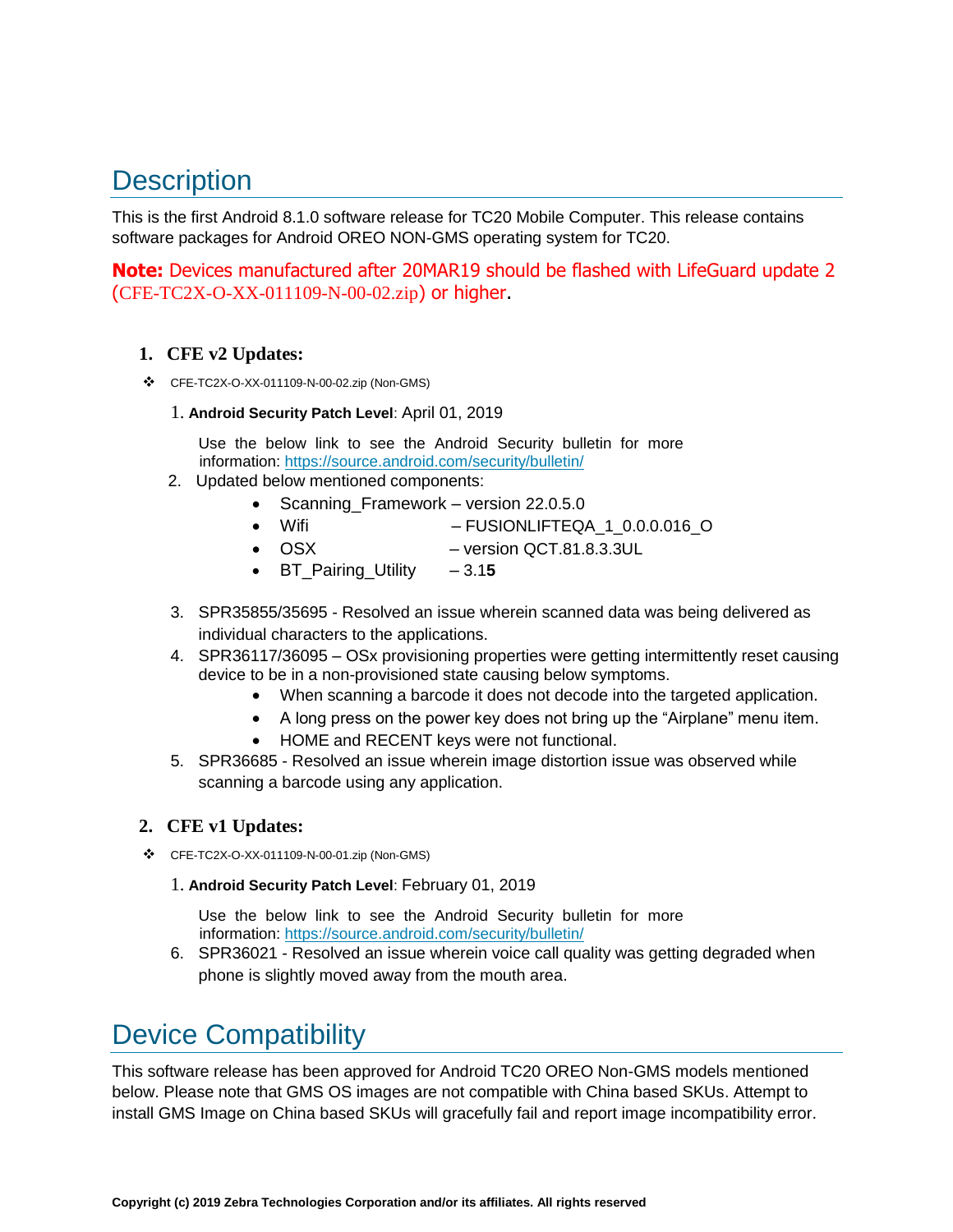| <b>Device</b>   | <b>Operating System</b>                               |
|-----------------|-------------------------------------------------------|
| TC200J-20C112CN | Android O (Non-GMS Only) China Only                   |
| TC200J-20A111CN | Android O (Non-GMS Only) China Only                   |
| TC200J-2KC111CN | Android O (Non-GMS Only) Keyboard SKU -<br>China Only |
| TC200J-20C213CN | Android O (Non-GMS Only) Premium SKU -<br>China Only  |

<span id="page-2-0"></span>This software is also approved for Android TC25 OREO Non-GMS models mentioned below

| <b>Device</b>          | <b>Operating System</b>             |
|------------------------|-------------------------------------|
| <b>TC25CJ-20B101CN</b> | Android O (Non-GMS Only) China Only |
| TC25CJ-20C102CN        | Android O (Non-GMS Only) China Only |

# Component Contents

| <b>Component</b>                    | <b>Version</b>                                                                                                             |
|-------------------------------------|----------------------------------------------------------------------------------------------------------------------------|
| Build_version                       | 01-11-09.00-ON-U02-STD (NON-GMS)                                                                                           |
| Android_version                     | 8.1.0                                                                                                                      |
| Android_SDK_Level                   | 26                                                                                                                         |
| <b>Android Security Patch Level</b> | April 1, 2019                                                                                                              |
| Linux_kernel                        | 3.18.71                                                                                                                    |
| Wifi                                | FUSIONLITE_QA_1_0.0.0.016_O<br>Application: QA_1_00.0.0.008_O<br>Middleware: QA_1_00.0.0.011_O<br>Radio: QA_1_00.0.0.012_O |
| Platform                            | Qualcomm MSM8937                                                                                                           |
| Scanning_Framework                  | 22.0.5.0                                                                                                                   |
| <b>DWDemo</b>                       | 2.0.13                                                                                                                     |
| <b>OSX</b>                          | QCT.81.8.3.3UL                                                                                                             |
| <b>MXMF</b>                         | 8.2.3.1                                                                                                                    |
| Touch                               | Focaltech V1.1 20161103 (fw:0x24)                                                                                          |
| <b>Bluetooth Stack</b>              | CNSS-PR-4-0-552-166444-1/01050102                                                                                          |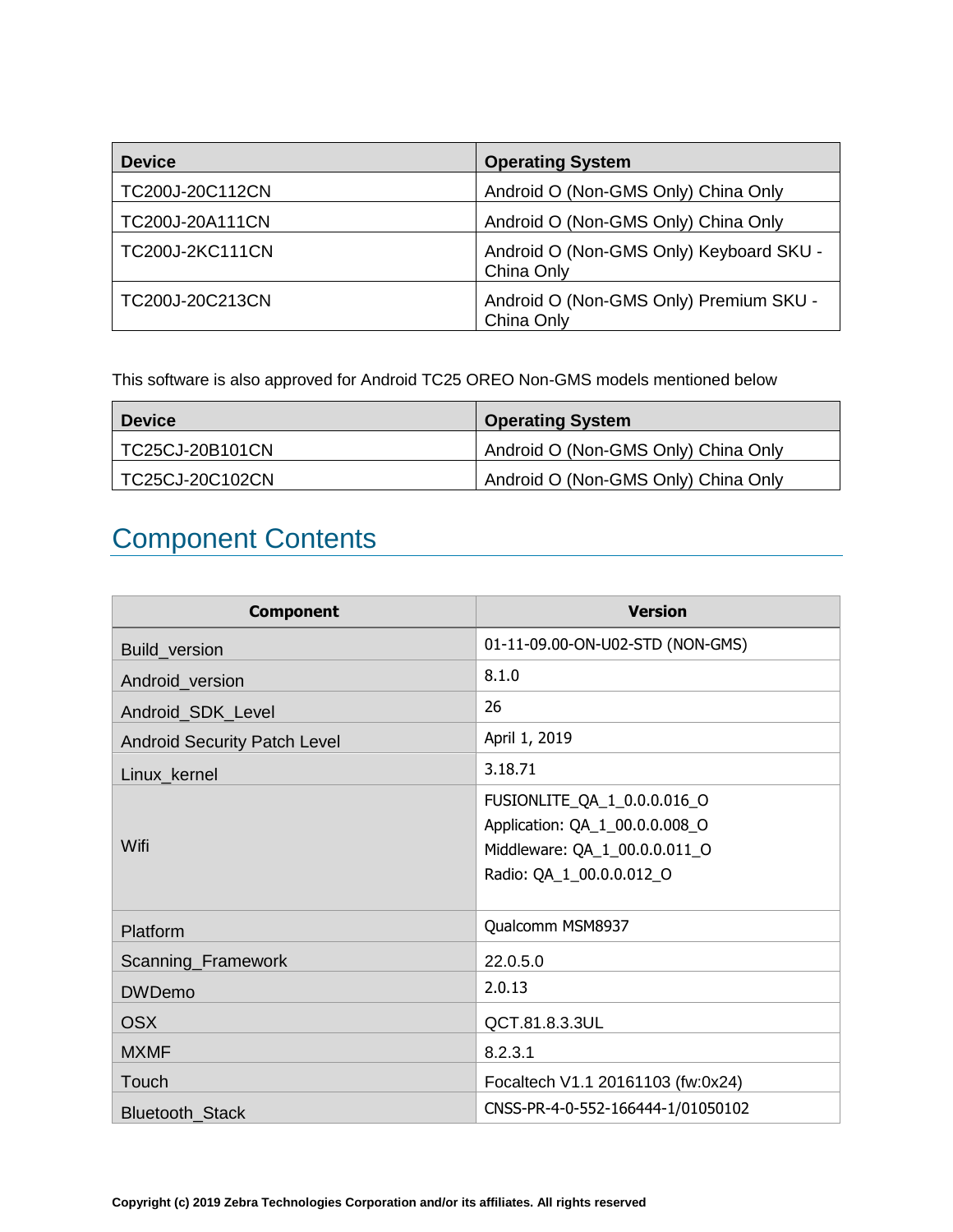| Flash Size                | 16G / 32G                                                                       |
|---------------------------|---------------------------------------------------------------------------------|
| <b>RAM Size</b>           | 2G                                                                              |
| <b>GPS</b>                | MPSS.JO.3.0-00431-8937 GENNS PACK-1                                             |
| <b>MMS</b>                | 8.1.0                                                                           |
| <b>RIL Version</b>        | Qualcomm RIL 1.0                                                                |
| <b>BT_Pairing_Utility</b> | 3.15                                                                            |
| Datawedge                 | 7.0.4                                                                           |
| Camera                    | 2.0.002                                                                         |
| <b>PTT</b>                | 3.1.39                                                                          |
| RxLogger                  | 5.4.12.0                                                                        |
| <b>StageNow</b>           | 3.1.1.1019                                                                      |
| Zebra Data Service        | 3.4.0.1180                                                                      |
| <b>EMDK</b>               | 7.0.0.2000                                                                      |
| <b>IMEI SV Number</b>     | 09                                                                              |
| <b>OEM Config</b>         | 8.1.0.9                                                                         |
| <b>DDT</b>                | V1.16.0.11                                                                      |
| Audio SW Version          | 0.3.0.0                                                                         |
| <b>Acoustic Profiles</b>  | General: CO4.2                                                                  |
|                           | Cellular: CO4.2                                                                 |
| Fingerprints              | Zebra/TC25/TC25FM: 8.1.0/01-11-09.00-ON-U02-<br>STD/190322:user/release-keys,   |
|                           | Zebra/TC20/ TC20RT: 8.1.0/01-11-09.00-ON-U02-<br>STD/190322:user/release-keys,  |
|                           | Zebra/ TC20/ TC20RD: 8.1.0/01-11-09.00-ON-<br>U02-STD/190322:user/release-keys, |
|                           | Zebra/ TC20/ TC20KB: 8.1.0/01-11-09.00-ON-<br>U02-STD/190322:user/release-keys  |

# <span id="page-3-0"></span>Installation Requirements

## HW Requirements

- Windows PC running Windows 7/10 32/64 bits
- USB Type C Cable
- Micro SD Card with at least 2GB capacity (optional)

## SW Requirements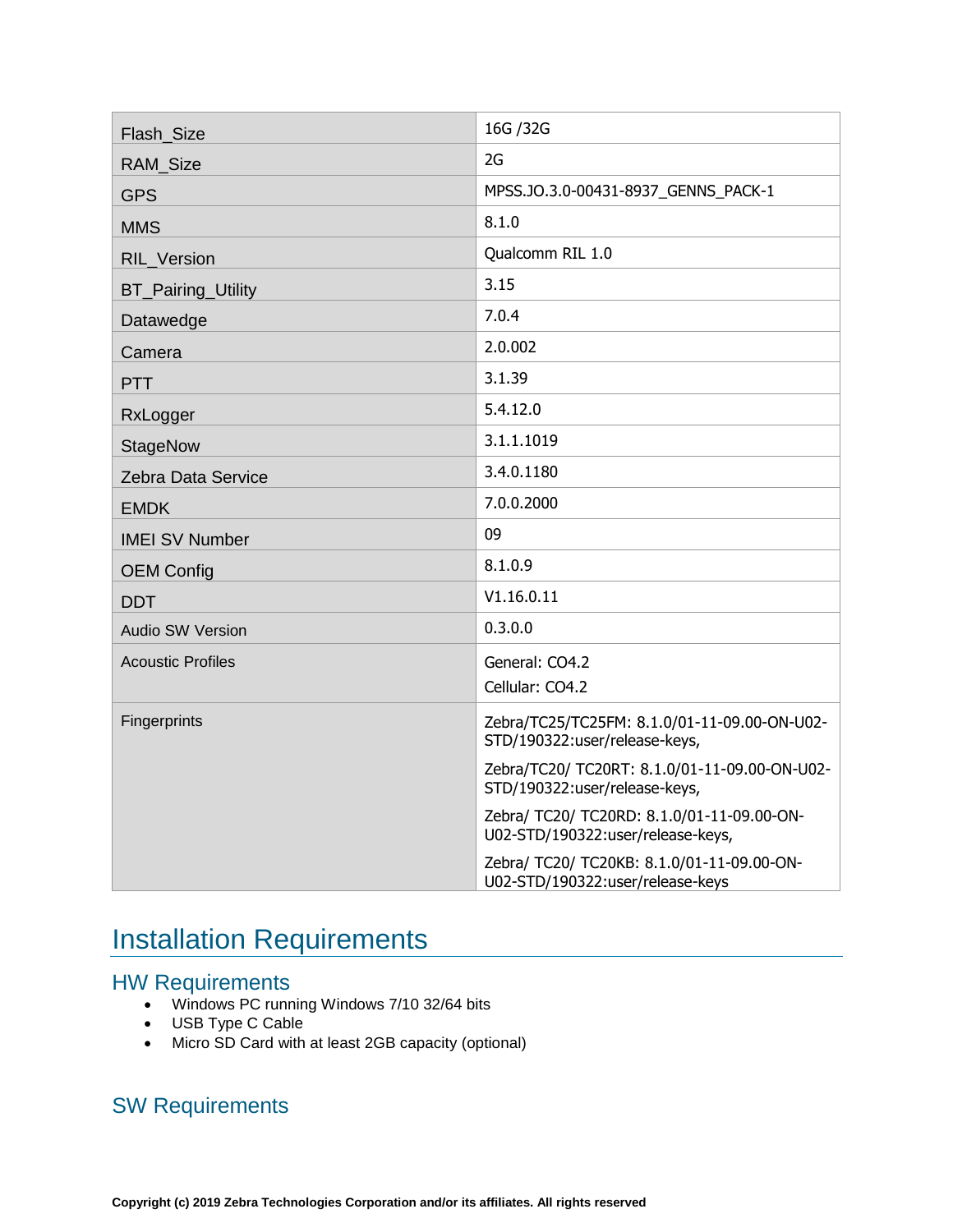Please make sure following components are installed on your computer before commencing OS installation.

- Zebra Android USB Driver V2.2 or higher
- Android Debug Bridge (ADB) version 1.0.39 or higher
- TC20/TC25 Non-GMS Android OS Release Images

### Image Compatibility

<span id="page-4-0"></span>AOSP/Non-GMS image primarily meant for China SKUs hence only validated for Traditional Chinese and Simplified Chinese.

## Installation Instructions

### Using the "adb sideload" method

#### **Assumptions**

- 1. ADB installed on PC
- 2. TC20/TC25 has Developer options enabled
- 3. USB debugging ON

#### **Procedure**

- 1. Plug the TC20/TC25 into the USB & Charging Cable and then the Cable to the PC. If you have a Cradle with USB connectivity, connect it now.
- 2. You may need to pull down notification bar, and tap on the notification which says, "USB charging this device", and change it to "Transfer files".
- 3. Open Command Prompt on PC, run "adb devices" and check to see if you can see the device's serial number… If yes, proceed… if not you will need to get the PC set up with the proper drivers or install an External SD Card.
- 4. You may also get a pop up on your PC (Win 7) that you will be connected as a Portable Media Player… this can be ignored.
- 5. Entering Recovery Mode
	- a. Choice 1: In Command Prompt, type "adb reboot recovery" and click enter.
	- b. Choice 2:
		- i. Reboot and hold PTT key
		- ii. When Zebra Technologies logo appears on the screen Release the PTT Key
- 6. Your TC20/TC25 will reboot and take you to Android Recovery screen.
- 7. To select Sideload Method
	- a. Use the Volume + and to highlight, "Apply upgrade from ADB" and press the Power Key to select it
- 8. With your Command Prompt, open, type "adb sideload" and add a space and then drag and drop the zip file which you want to apply to the device and press enter.
	- a. When the file download starts, the command window will show progress with a percentage completed.
	- b. Device display will show a series of messages indicating it is downloading, verifying and installing the image on to the device.
- 9. After successful update, the device will auto reboot and you see Zebra on top and POWERED BY android at the bottom and after about 10 second will transition to the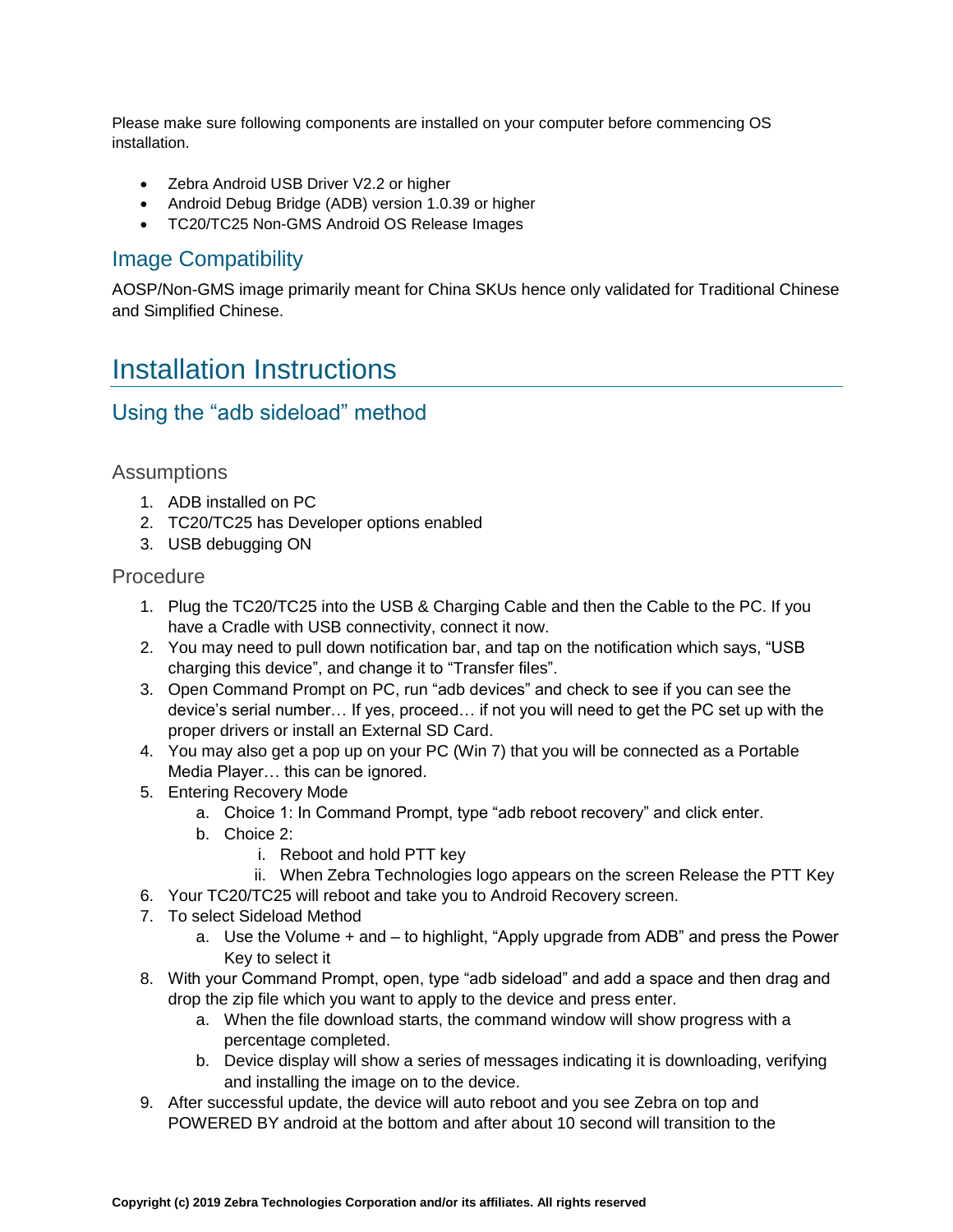TC20/TC25 Touch Computer splash screen with 5 dancing white dots at bottom… it will stay at this screen for up to 4 minutes and then present the "Welcome Screen".

- 10. After this you will need to complete the process by setting up Wi-Fi and E-mail accounts and such.
- 11. To make sure the OS Update took place, once the initial setup is complete;
	- a. Go to "Settings" and scroll down to "System" and navigate to "About phone" and look at the "Build number". It should state "01-11-09.00-ON-U02-STD".
- 12. Setting the Date and Time. If you associate the device to a WLAN AP, it should automatically set the date and time. The only thing left is to set the time zone. Go to "Settings" and scroll to and select "Date & time". Scroll down to and select "Select time zone" and scroll down to and select the appropriate time zone and you are done.
- 13. Now you are all set to use your TC20/TC25.

## Using External SD Card

- 1. Plug the TC20/TC25 into the USB & Charging Cable and then the Cable to the PC. If you have a Cradle with USB connectivity, connect it now.
- 2. You may need to pull down notification bar, and tap on the notification which says "USB charging this device", and then change it to "Transfer files".
- 3. You may also get a pop up on your PC (Win 7) that you will be connected as a Portable Media Player… this can be ignored.
- 4. Copy the required files to the SD Card. This can be done in two ways
	- a. Copy the files to the Micro SD card with the help of a SD Adapter which gets inserted to the SD slot of your PC/Laptop/SD Writer.
	- b. Directly transfer files to the Micro SD card which is inserted in to the back of the device. Please refer to the user guide on how to open the back door and inserting the SD card to the device.
- 5. Entering Recovery Mode
	- a. Choice 1: In Command Prompt, type "adb reboot recovery" and click enter.
	- b. Choice 2:
		- i. Reboot and hold PTT key
		- ii. When Zebra Technologies logo appears on the screen Release the PTT Key
- 6. Your TC20/TC25 will reboot and take you to Android Recovery screen.
- 7. Applying update via External SD card
	- a. Use the Volume + and to highlight select option to "Apply upgrade from SD card" and press the Power Key to select it
	- b. Use the Volume + and to highlight package to be installed (downloaded Zip file) and press the Power Key to select it.
- 8. After successful update the device will auto reboot and you see Zebra on top and POWERED BY android at the bottom and after about 10 second will transition to the TC20/TC25 Touch Computer splash screen with 5 dancing white dots at bottom… it will stay at this screen for up to 4 minutes and then present the "Welcome Screen".
- 9. After this you will need to complete the process by setting up Wi-Fi and E-mail accounts and such.
- 10. To make sure the OS Update took place, once the initial setup is complete;
	- a. Go to "Settings" and scroll down to "System" and navigate to "About phone" and look at the "Build number". It should state "01-11-09.00-ON-U02-STD".
- 11. Setting the Date and Time. If you associate the device to a WLAN AP, it should automatically set the date and time. The only thing left is to set the time zone. Go to "Settings" and scroll to